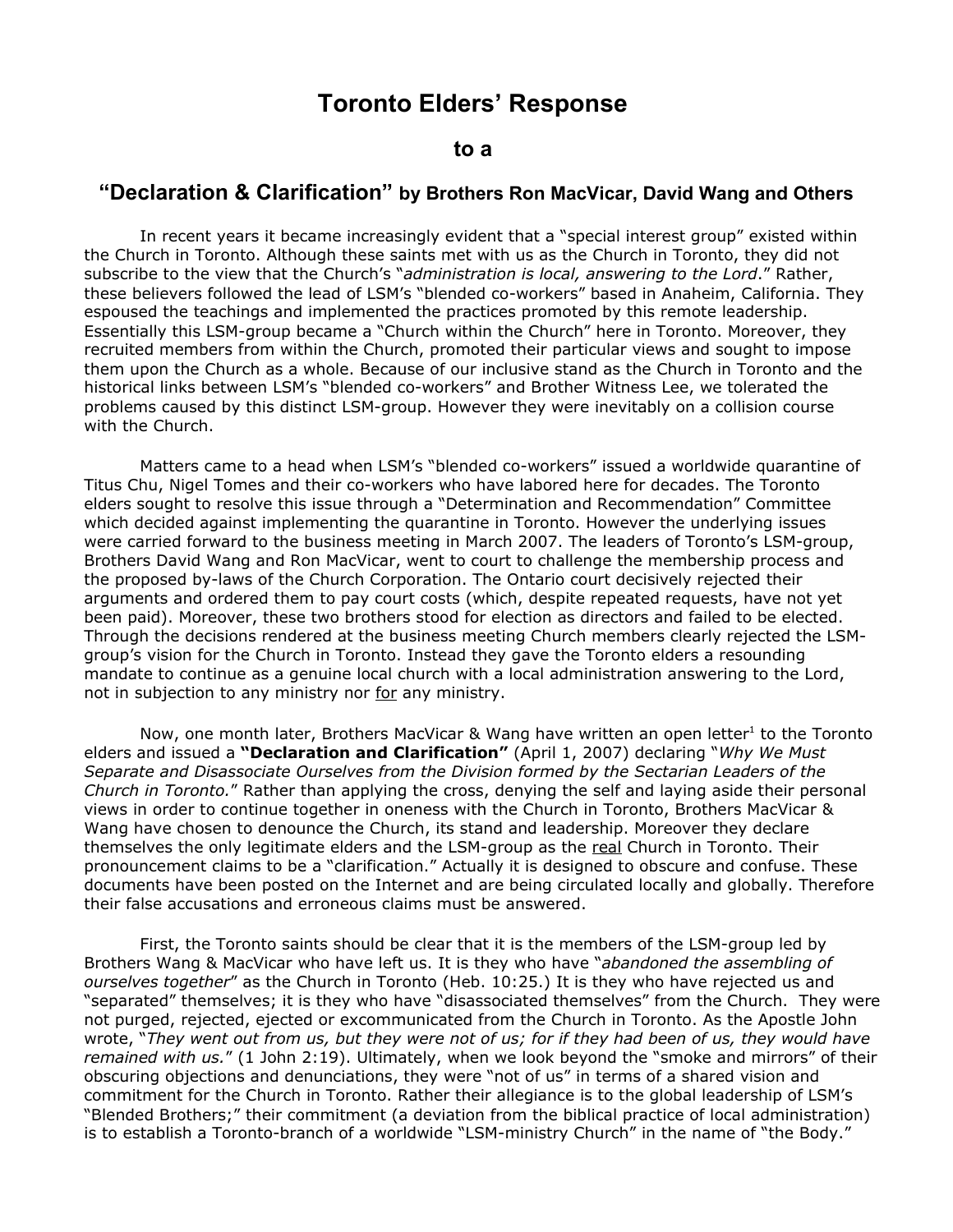#### **FALSE ACCUSATIONS ANSWERED**

#### **1. Deviating from the Truth**

Brothers MacVicar & Wang claim we have "*forsaken the ground of oneness to form a local sect.*" This is utterly false. Today we still proclaim and practice that 2 "*We stand on the ground of the oneness of all believers…we recognize all the blood-redeemed and Spirit-regenerated believers in Christ as members of the one church in each city.*" It is the LSM-group who have rejected us and separated themselves from us to gather exclusively with those who share their narrow views. It is they who have made "oneness with the ministry" of LSM's "blended co-workers" the basis for being accepted into their "fellowship." They assert we are a sect because we reject 3 "*the common feeling of the Body in the quarantine of Titus Chu*." To the LSM-group, apparently the directives of LSM's "blended co-workers'" in Anaheim, California represent "the common feeling of the Body"!

Brothers MacVicar & Wang allege we 4 "*have abandoned the common fellowship of the saints and the churches, i.e., the unique fellowship of the Body…"* This false allegation twists biblical truth. We ask—what do they mean by "The Body"? They say 5 "*Nigel Tomes [has] been quarantined by the Body.*" Which "Body" is this?—the "LSM-Body"? Do LSM's "blended brothers" constitute "the Body"? Is "the Body" restricted solely to those who meet as the "Lord's recovery"? No! Christ's Body includes millions of believers around the globe. Moreover, the Bible has only one fellowship of the Holy Spirit (2 Cor. 13:14) and of the Body of Christ (1 Cor. 16:10). "*All genuine believers are in this fellowship*" (W. Lee.) The "fellowship of the Body" is not mediated exclusively via LSM's "blended co-workers" nor through LSM-sponsored events like LSM's "7 feasts." We reject these assumptions, implicit in Brothers MacVicar & Wang's allegations, as unscriptural and exclusive. We have NOT abandoned the "unique fellowship of the Body," which includes all believers. We have not "cut ourselves off," and neither are we isolated. We continue to fellowship with other genuine local churches both nearby and further away. In recent weeks the Church in Toronto received ministry from Brothers Dave Shields (Akron, OH), Vern Yoder (Pittsburgh, PA) and Paul Neider (Cleveland, OH). Our brother, Nigel Tomes spent time recently in Uganda, Africa. Isn't this part of "the fellowship of the Body"? [Due to lack of space we defer addressing other baseless accusations.]

### **2. Severing the Church from its Historic Roots—the Ministries of W. Nee & W. Lee**

Contrary to this unfounded accusation, $6$  the Toronto elders have NOT sought to sever the church from its historic roots. We recognize the contributions of W. Nee and W. Lee's ministries to the Church in Toronto. Toronto's recent "Determination" made this clear, saying:

"Over many years, we have enjoyed and benefited much from the ministries of Bro. Watchman Nee and Bro. Witness Lee, which have been used by the Lord to build up the church here. Though they have gone to be with the Lord, their writings are still with us. The foregoing recommendation should not deter us from continuing to receive spiritual supply from and be inspired by all the riches of our heritage. We exhort the saints to be constituted with these riches and we will endeavor to continually minister these riches to the saints in the church." [Determination & Recommendation, Nov. 5, 2006]

However, we question the LSM's "blended co-workers'" claim to be the only authentic continuation of Brother Lee's ministry. Such "apostolic succession" or "continuation" is not according to Scripture. Moreover, LSM's "blended brothers" have extrapolated Brother Lee's teachings "beyond what is written" in Scripture (1 Cor. 4:6) to include "One Publication," "One Minister of the Age," and "One global group of co-workers." By making these extra-biblical teachings non-negotiable items, LSM's "blended co-workers" have deviated from Scripture and the ministries of Brothers Nee & Lee and risk creating a global sect. As the Church in Toronto we will continue to take the Bible as our unique standard and receive the riches from W. Nee & W. Lee's ministries in the light of Scripture. Moreover we subscribe to W. Nee's teaching that 7 "*The church is not for the ministry; rather, the ministry is for the church*." The Church will receive ministries that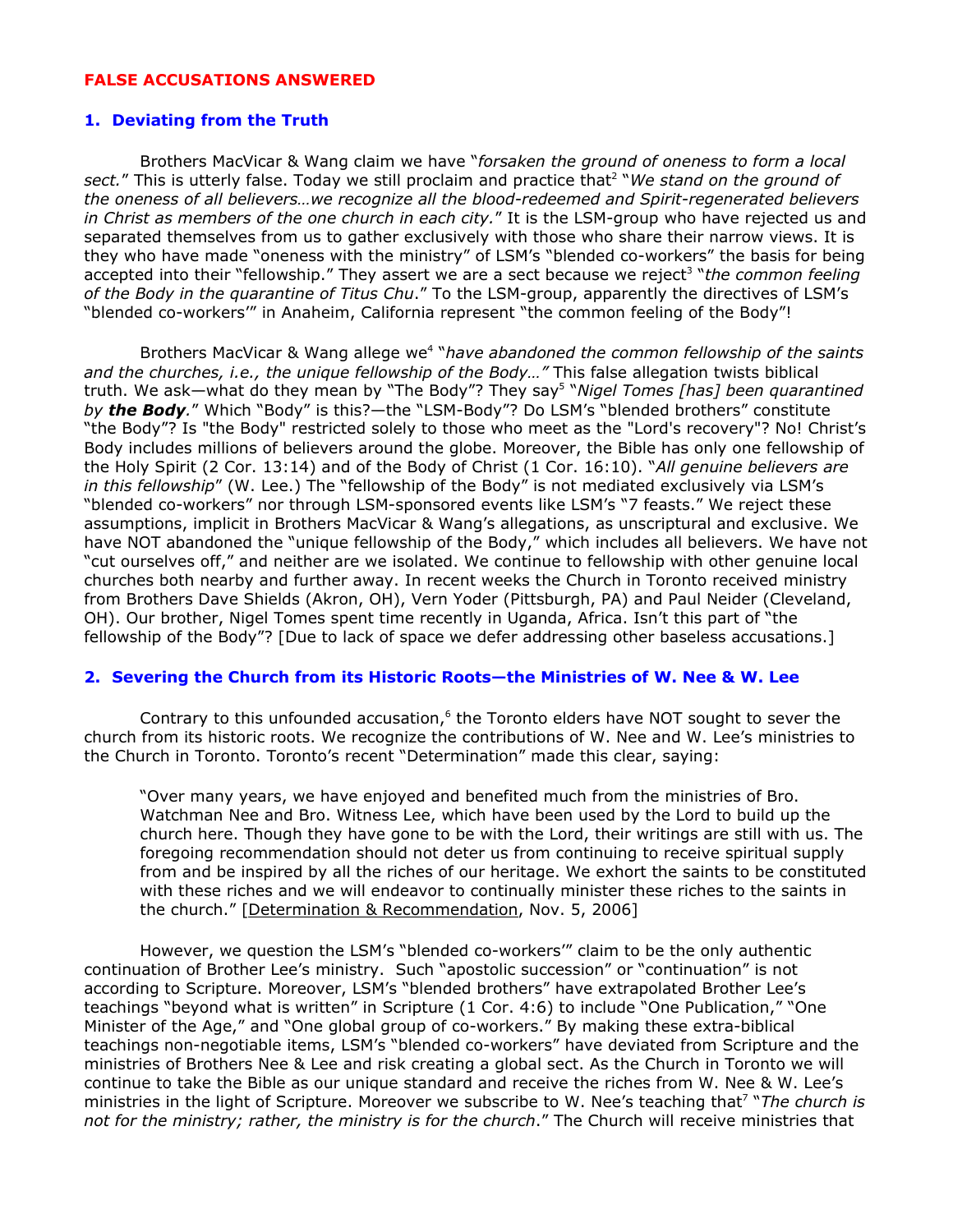are deemed profitable and refuse unprofitable ones. Moreover, the elders take seriously our responsibility to guard the Church against damage. As Brother Lee warned, 8 *"Suppose a number of* brothers come from other places to a certain locality to deal with the situation in the church there. Any saint who knows the truth and who practices the truth should rise up and say, "Stop! This is a *hierarchy. What right do you brothers have to come here and carry on like this? Who gave you this authority? This is human organization…"* We reject as baseless slander Brothers MacVicar & Wang's allegation that 9 "*we are leading the saints to follow a man, Titus Chu.*" Having been with the Toronto elders for decades, these two brothers know in their conscience that this is a lie. We can only guess it results from "psychological projection"—attributing to others ones own motives.

#### **3. Replacing Scriptural Church Administration with Secular Control**

Brothers MacVicar & Wang allege 10 *"Your [corporate] by-laws transmute the proper and spiritual administration of the church into a human and secular organization. This is not according to the Scriptures and is sectarian."*

In common with many local churches, the directors of the Church Corporation act as an interface, managing the physical and financial assets of the Church corporation, while the elders administrate the Church's spiritual aspect. The harmonious operation of both aspects is facilitated by elders serving as directors. Contrary to the two brothers' contention, the new corporate by-laws adopted at the recent business meeting more carefully define the directors' powers than previously was the case. Rather than "transmuting" the Church's administration, the new by-laws constrain the directors by further limiting any arbitrary exercise of authority.

The credibility of these allegations is further called into question when considered against the backdrop of Brothers Wang & MacVicar's own involvement in the Church Corporation. Brother David Wang served for 14 years as a director (and President) of the Church Corporation. Why in all those years did he never object to this "*human and secular organization*"? Brother Ron MacVicar also served as Secretary in the same organization. Why is it that, as soon as they are no longer officers in the corporation, Brothers Wang & MacVicar object to "*human and secular organization*" and call for "*the proper and spiritual administration of the church*"? Why the sudden change of heart? If Brother Wang had taken this stand while Director-President of the Corporation and resigned (for conscience sake) we would find his claim that "*we are compelled as a matter of conscience*" more credible. As it is after Brothers MacVicar & Wang both stood for election as directors at the recent business meeting and failed to be elected, we find their claims incredible!

The two brothers quote W. Nee saying, 11 "*The Bible has decreed all institutions of the church in a clear way already. We must never have any decrees, whether they are creeds, constitutions, rules, charters, or ordinances outside the Bible, no matter how scriptural they may appear. Otherwise we will become a sect right away*." Presumably, Brothers Wang & MacVicar fully endorse W. Nee's thought. In that case their stand should be "*We must never have any* [corporate bylaws]*…no matter how scriptural they may appear. Otherwise we will become a sect right away."* If this is their belief, *c*onsistency requires Brothers MacVicar & Wang to repudiate the "Church of the Torontonians" Corporation. That being the case, personal integrity requires them to resign from the corporation. Yet they vehemently state 12 "*We are…not resigning from…membership in the church's corporation.*" This manifest inconsistency leads us to question their personal integrity. In this light, their denunciations of "unbiblical hierarchy" and "secular control" appear to be "grasping at straws" to justify their separation from the Church and their formation of an LSM-sect in Toronto of which they are the sole "elders."

#### **CONCLUSION**

We have briefly responded to the accusations of Brothers MacVicar & Wang. We will respond later in more detail as time permits. The Church in Toronto continues to stand, as it always has, on the ground of oneness, recognizing *"all the believers in Christ as members of the one church in*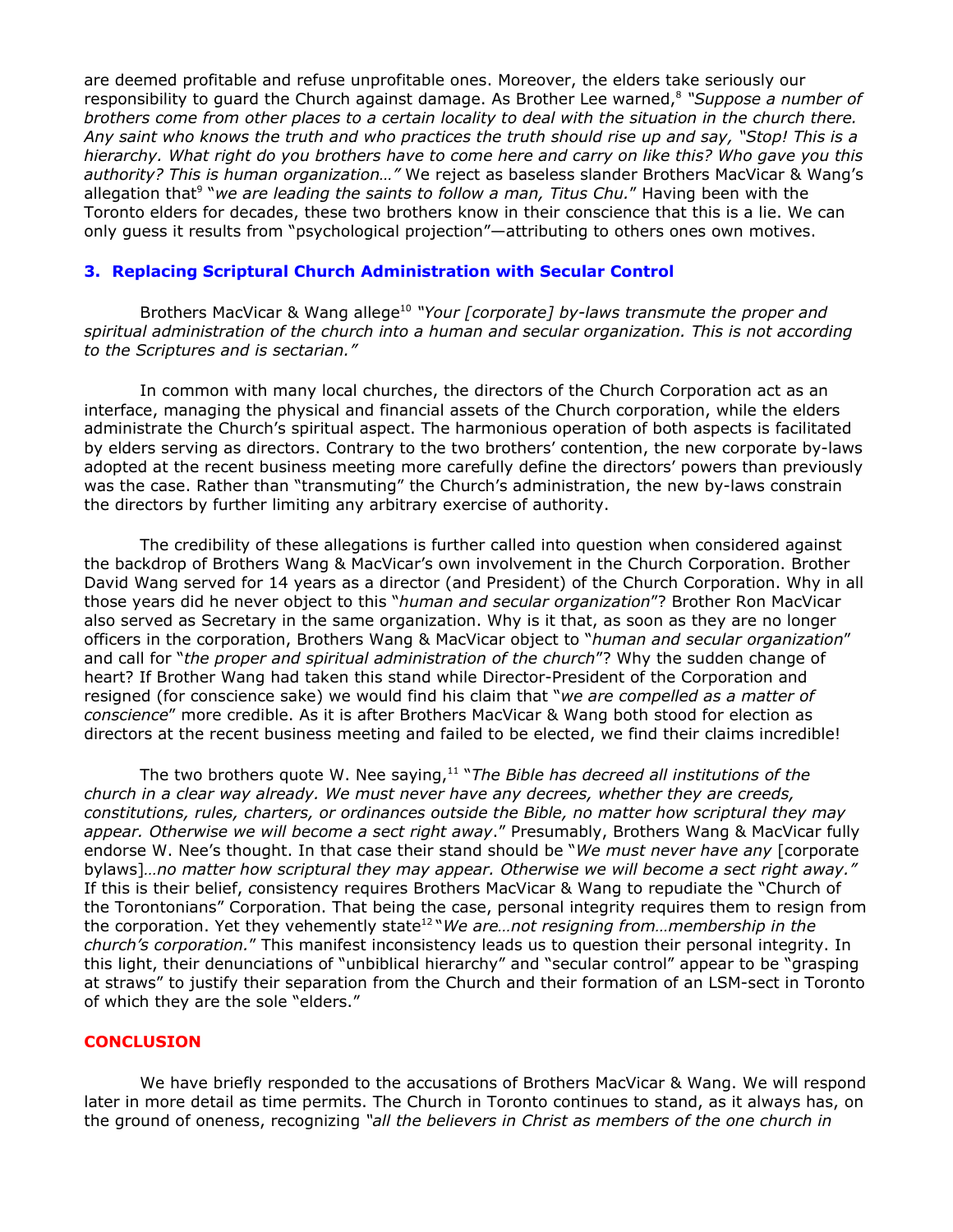[this] *city.*" We categorically reject as unfounded Brothers MacVicar & Wang's accusation that we are a "divisive sect." As Watchman Nee wrote, 13 "*A sect can choose whom it likes, but we cannot exercise such a choice among God's children; we cannot choose whom we like in the church. Of course, when a man chooses to leave of his own accord, that is a different story*." In recent years the Church in Toronto has endured with longsuffering, a "special interest group" existing among us as a "Church within the Church." Members of this LSM-group, led by Brothers MacVicar & Wang, have now declared their intention to "separate and disassociate" themselves from the Church. They were not purged, excommunicated, rejected or ejected from the Church in Toronto. Watchman Nee's words, "*when a man chooses to leave of his own accord, that is a different story,*" apply here. For those of us who continue to stand as a genuine local church in Toronto, let us be assured that we have not departed from our original stand. We will continue to follow the Bible as our unique standard, to benefit from the riches of Watchman Nee and Witness Lee's ministries, to receive ministries which profit the Church and fellowship with other genuine local churches both nearby and further away.

Nigel Tomes,

On Behalf of the Toronto Elders

April, 2007

NOTES:

- 1. The open letter by Ron MacVicar & David Wang to the Toronto elders is dated April 1, 2007. It has been copied to "The saints in the Lord's recovery" and posted on the "lastadam.com" website. In this letter reference is made to the "*Declaration & Clarification*" (also dated April 1, 2007) subtitled: "*Why We Must Separate and Disassociate Ourselves from the Division formed by the Sectarian Leaders of the Church in Toronto.*" This second document (which is unsigned) has also been posted on the LSMfriendly website: "lastadam.com." Since both documents were distributed (with covering E-mail) by Brothers MacVicar & Wang we attribute both documents to them.
- 2. The Beliefs & Practices of the local churches, by "the co-workers in the Lord's Recovery, 1978, p. 4
- 3. Declaration & Clarification, point 2, p. 2
- 4. Declaration & Clarification, p. 2 (last paragraph)
- 5. Declaration & Clarification, p. 1 (middle) A similar allegation—"**Titus Chu, who has been** *quarantined by the Body"*--is made by the LSM-brothers on the "AFaithfulWord.org" website. See "Has The Truth Changed or Have Some Toronto Elders?" (Part 1, Conclusion) Posted Jan. 22, 2007
- 6. "The sectarian leaders have sought to sever the church in Toronto from its historic roots—the teaching of the apostles conveyed through the ministry of Watchman Nee and Witness Lee." Declaration & Clarification, p. 3 (top)
- 7. W. Nee, Collected Works, vol., 61, p. 36
- 8. W. Lee*,* Truth Messages, pp. 10-11
- 9. Ron MacVicar & David Wang, Open Letter (April 1, 2007) p. 3. The Declaration & Clarification document contains an equally unfounded accusation that "They have made clear their intention to establish a special relationship with Titus Chu through man-made by-laws that allow them to select their own apostles..." Declaration & Clarification, point 3, p. 2. This is a deliberate misrepresentation. The Toronto by-laws specify that "*The elders may…recognize what person or persons shall be deemed to be an apostle for the Church of the Torontonians*" [Point 10.2] It is not a matter of "selection" (as alleged) but "recognition." The Church in Ephesus tried those who call themselves apostles and are not" (Rev. 2:2.) For this they were commended by the Lord. This surely implies they **recognized** or acknowledged the genuine apostles, while rejecting the false apostles. Does not the Church in Toronto have the right to do the same?
- 10. Ron MacVicar & David Wang, Open Letter (April 1, 2007) p. 3
- 11. W. Nee, Collected Works, Vol. 7, pp. 1116-7
- 12. Ron MacVicar & David Wang, Open Letter (April 1, 2007) p. 1. They say, "*We are not abandoning the proper ground of the church, nor are we resigning from the eldership or from the membership in the church's corporation*." It is ironic that Brothers MacVicar & Wang deny that this is a genuine local church, deny the other 7 elders [They "have disqualified themselves as elders in the church in